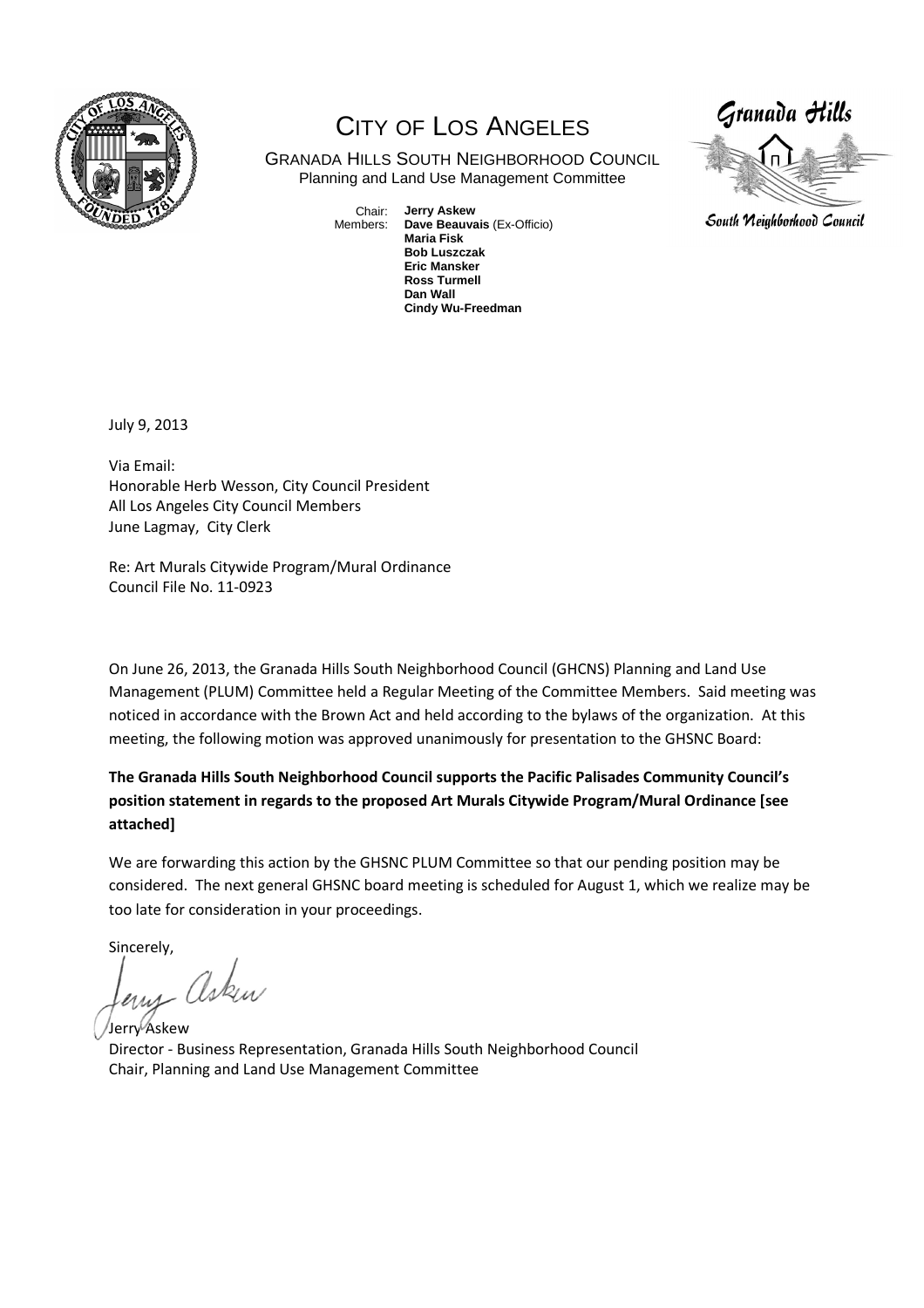

## PACIFIC PALISADES COMMUNITY COUNCIL

June 20, 2013

Los Angeles City Council City Hall 200 N. Spring Street Los Angeles, CA 90012

Attn: Hon. Herb Wesson, Council President Ms. June Lagmay, City Clerk, Rm. 360

## **Re: CF 11-0923 - Mural Ordinance Request Ordinance Return to Committee for Further Consideration (Review/Input)**

Dear President Wesson and all Los Angeles City Council Members:

Pacific Palisades Community Council (PPCC) has been the voice of the Pacific Palisades for more than 40 years. The Pacific Palisades community supports the arts and is proud of existing murals which have long-graced several of our public spaces. PPCC has been generally supportive of the concept of an ordinance which would allow murals under certain circumstances. We have previously expressed concerns to the Planning Department about some aspects of earlier versions of the proposed Mural Ordinance.

We have now learned that the Director of Planning has disapproved the revised Ordinance as directed by PLUM and the City Attorney has expressed concerns about the revised Ordinance and submitted two versions, Version A and Version B, for consideration by the Council.

In light of these developments, we believe strongly that the Mural Ordinance should be referred back to committee and reconsidered for further review and community input. PPCC and other community and neighborhood councils have had insufficient time to thoroughly review and consider the proposed revisions. However, based on an initial review we have numerous concerns about the revised Mural Ordinance, including without limitation the following eleven (11) concerns:

- 1. Whether murals should be prohibited in R1, on single-family homes or any other dwellings, and/or in all other residential zones;
- 2. Whether murals on any dwellings in residential zones should be limited to areas that are not visible from the public right of way (e.g., back yard fences, rear walls no higher than one-story);
- 3. Whether communities that wish to have murals should be required to enact specific plans to *allow* murals on single-family homes (Version B) or on other dwellings in residential zones, and not the other way around (Version A);